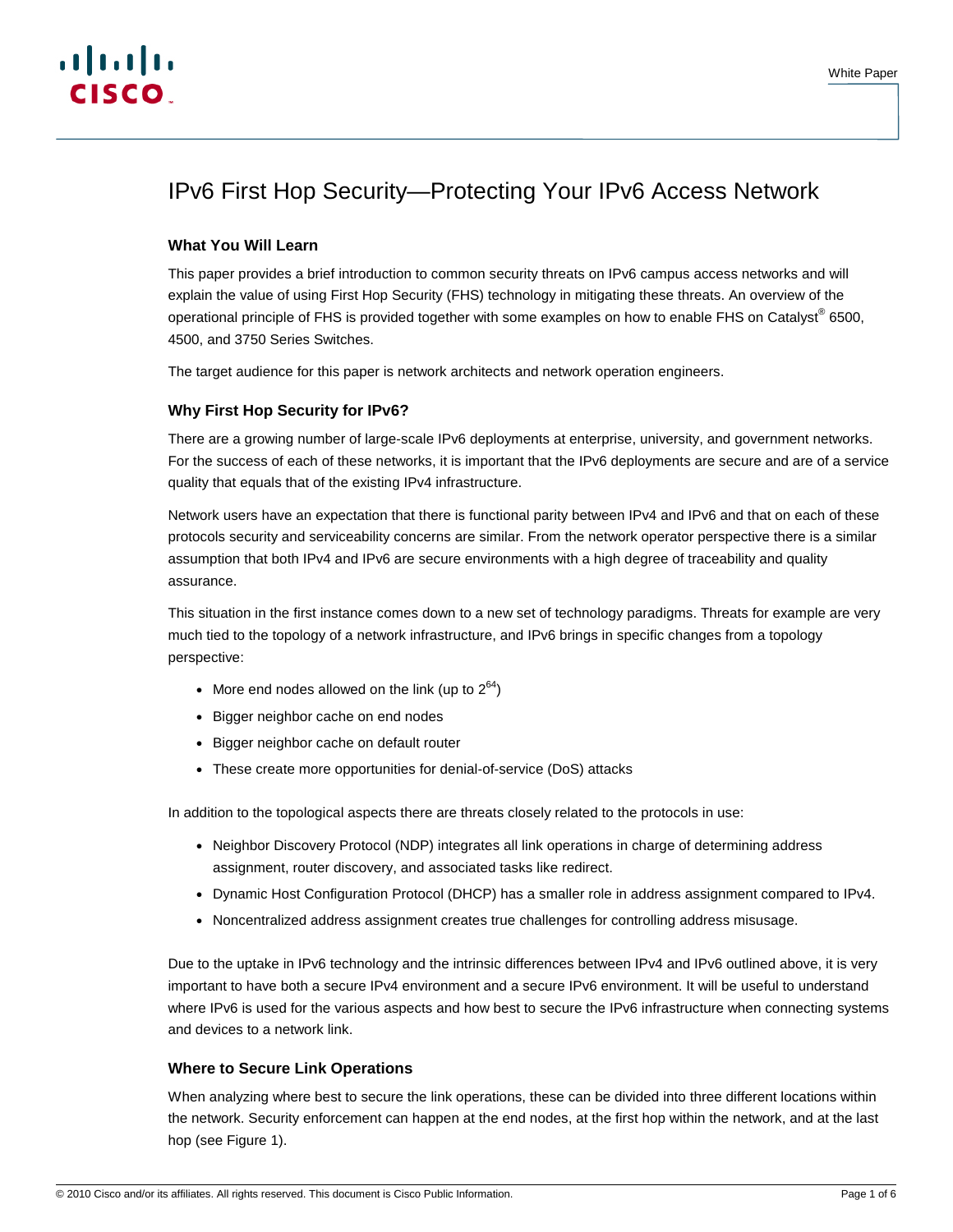#### **Figure 1.** Link protection protagonists



#### **At the End Node**

This security model, a distributed model where the end nodes take care of themselves, does not provide any link operation with bottlenecks or single points of failure. This security model does not need central administration or operation as it is assumed that each node takes care of itself. The ultimate level of security in this model is accomplished by a SeND (RFC 3971) deployment.

This model is especially good for threats coming directly from the link; however, it provides poor protection against threats from offlink devices. Another consideration for this model is that, due to its distributed nature, a degree of complexity and heavy provisioning of end nodes is involved that spreads over the complete networking domain that is being secured.

#### **At the First Hop Switch**

This model is based upon a centralized model run by a centralized security administration. The burden of security enforcement of the previous model is pushed toward the first hop device, making this model a better scalable model as fewer devices are affected by the security tasks involved. This model makes the transition from a nonsecure link operation to a secure network easier as fewer components will have to be touched, monitored, and reconfigured.

While this model is a very convenient model for the network operator and the actual end user, it will be useful only in certain topologies in which all end users go through a network operator aggregation device capable of securing the link operations. This model increases the intelligence and the awareness that first hop networking devices need to have about the actual end nodes attached.

#### **At the Last Router**

The only option available here is the centralized model, which is good for securing against threats coming from outside of the link that is being protected. A property of this model is that the attached link is protected as well as all the downstream network elements.

This model must be combined with the first hop switch model to defeat threats that come from inside when, for example, a device has been compromised and is affecting the Internet network infrastructure. It requires the last hop router to learn about end nodes.

### **ICMPv6 and Neighbor Discovery Protocol**

This section introduces the Internet Control Message Protocol Version 6 (ICMPv6). In comparison with IPv4, IPv6 has an increased set of capabilities to simplify end-system autoconfiguration while at the same time running service detection by means of ICMP. Because of these new ICMP capabilities, the importance of ICMP for IPv6 is much higher than it ever was for IPv4.

One of the new functionalities within ICMPv6 is the Neighbor Discovery Protocol, which in its base specification is a nonauthenticated protocol. NDP is an application and operates above ICMPv6. NDP makes heavy usage of multicast packets for on-the-wire efficiency.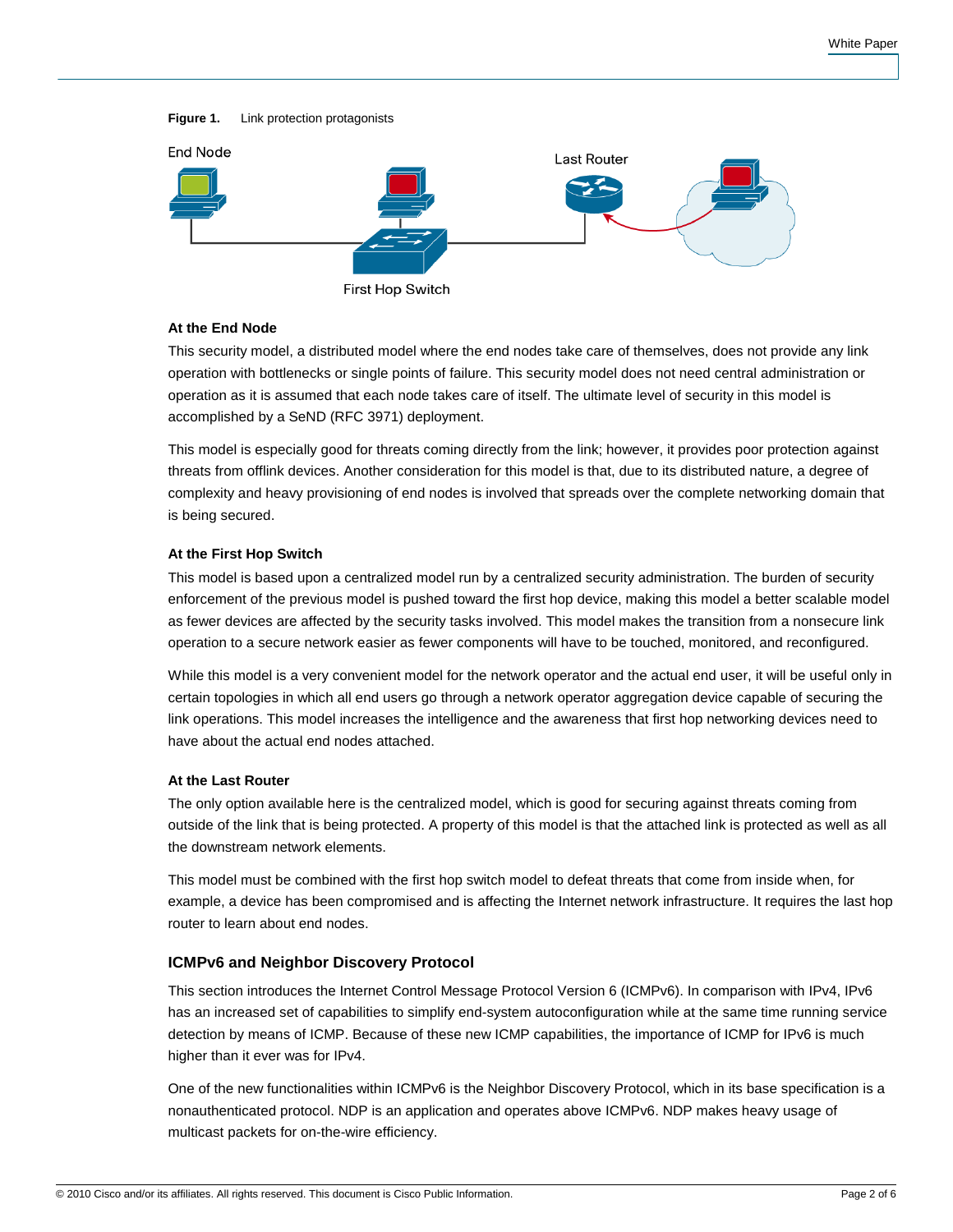The functional applications of NDP include:

- Router discovery
- Autoconfiguration of addresses (stateless address autoconfiguration [SLAAC])
- IPv6 address resolution (replaces Address Resolution Protocol [ARP])
- Neighbor reachability (neighbor unreachability detection [NUD])
- Duplicate address detection (DAD)
- Redirection

### **What Is SeND?**

Secure Neighbor Discovery is a protocol that enhances NDP with three additional capabilities:

- **Address ownership proof** 
	- Makes stealing IPv6 addresses "impossible"
	- Used in router discovery, DAD, and address resolution
	- Based upon Cryptographically Generated Addresses (CGAs)
	- Alternatively also provides non-CGAs with certificates
- **Message protection** 
	- Message integrity protection
	- Replay protection
	- Request/response correlation
	- Used in all NDP messages
- **Router authorization** 
	- Authorizes routers to act as default gateways
	- Specifies prefixes that routers are authorized to announce "on-link"

While SeND provides a significant uplift to the IPv6 neighbor discovery technology by introducing the above enhancements, it does not, for example, provide any end-to-end security and provides no confidentiality.

It is important to understand that SeND is **not** a new protocol and still remains a protocol operating on the link. Secure Neighbor Discovery is just an "extension" to NDP and defines a set of new attributes:

#### ● **New network discovery options**

CGA, Nonce<sup>1</sup>, Timestamp, and RSA

Purpose: These options provide a security shield against address theft and replay attacks.

#### ● **New network discovery messages**

CPS (Certificate Path Solicitation), CPA<sup>2</sup> (Certificate Path Advertisement)

 $\overline{\phantom{a}}$ 

 $1$  In order to prevent replay attacks, two new neighbor discovery options, Timestamp and Nonce (a random number), are introduced. Given that neighbor and router discovery messages are in some cases sent to multicast addresses, the Timestamp option offers replay protection without any previously established state or sequence numbers. When the messages are used in solicitation-advertisement pairs, they are protected with the Nonce option.<br><sup>2</sup> Certification paths, anchored on trusted parties, are expected to certify the authority of routers. A host must be configured with a

trust anchor to which the router has a certification path before the host can adopt the router as its default router. Certification path solicitation and advertisement messages are used to discover a certification path to the trust anchor without requiring the actual router discovery messages to carry lengthy certification paths. The receipt of a protected router advertisement message for which no certification path is available triggers the authorization delegation discovery process.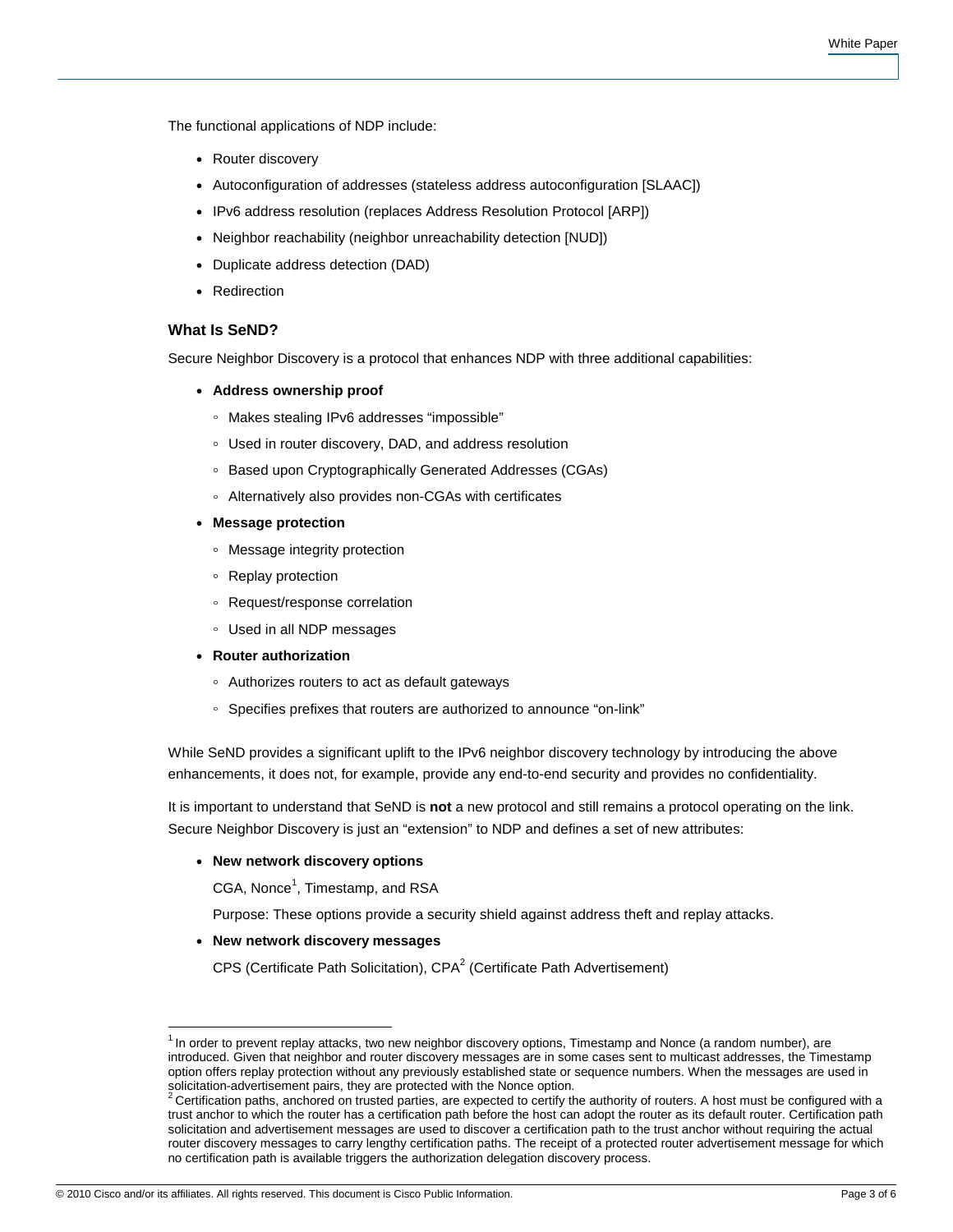Purpose: Identifying valid and authorized IPv6 routers and IPv6 prefixes of the network segment. These two messages complement the already existing NDP messages (NS, NA, RA, RS, and Redirect).

● **New rules** 

Purpose: These rules describe the preferred behavior when a SeND node receives a message supported by SeND or not supported by SeND.

SeND technology works by having a pair of private and public keys for each IPv6 node in combination with the new options (CGA, Nonce, Timestamp, and RSA). Nodes that are using SeND cannot choose their own interface identifier because the interface identifier is cryptographically generated based upon the current IPv6 network prefix and the "public" key. However, the CGA interface identifier alone is not sufficient to guarantee that the CGA address is used by the appropriate node.

For this purpose SeND messages are signed by usage of the RSA public and private key pair. For example if node 1 wants to know the MAC address of node 2, it will traditionally send a neighbor solicitation request to the node 2 solicited node multicast address. Node 2 will respond with a corresponding neighbor advertisement containing the MAC address to IPv6 address mapping. Node 2 will in addition add the CGA parameters (which include among others the public key) and a private key signature of all neighbor advertisement fields. When node 1 receives this neighbor advertisement it uses the public key to verify with the CGA address the private key signature of node 2. Once this last step has been successfully completed, the binding on node 1 of the MAC address and CGA address of node 2 can be successfully finalized.

Note that the above mechanism is simply an explanation to verify the correct relationship between a node MAC address and its CGA IPv6 address. SeND does not check any of the node's privileges to be allowed, or not allowed, on the network. If this is required, other means of infrastructure protection will be required (such as 802.1x).

# **SeND Deployment Challenges**

While the construction of a CGA address is a rather lightweight action because it "only" requires hosts to be cryptocapable (generate RSA key pairs, RSA sign NDP messages, and RSA verify messages). On the other hand, the SeND capability for router authorization is a much more heavyweight technology because it relies upon Certificate Authority (CA) implementation for hosts to trust routers. Also for routers to be trusted, they need some PKI implementation so that they can get a certificate from the CA and for obtaining and maintaining the certificate chain in case of hierarchical CAs. It is a pragmatic assumption that many hosts will not be deployed with CA certificates due to the complexity involved. Another challenge to deploy SeND is the bootstrapping of the trust relationship. To access the Certificate Revoke List (CRL) and the time server, the host would need to access these devices through a router it does not trust yet. A way to work around this challenge is to preprovison the host with certificates and ship them to users.

## **Securing at the First Hop**

The first hop for an end node is very often a Layer 2 switch. By implementing the right set of security features this switch has a potential to solve many of the caveats attached to a SeND deployment and increase the link security model. The first hop switch is strategically located to learn about all its neighbors, and hence the switch can easily either allow or deny certain types of traffic, end-node roles, and claims. In its central position, the first hop switch can fulfill a number of functions. It will inspect the ND traffic and provide information about Layer 2/Layer 3 binding and monitor the use of ND by host to spot potentially abnormal behaviors. Ultimately, the switch can block undesired traffic such as rogue Router Advertisement (RA), rogue DHCP server advertisement, and data traffic coming from undesired IP addresses or prefixes.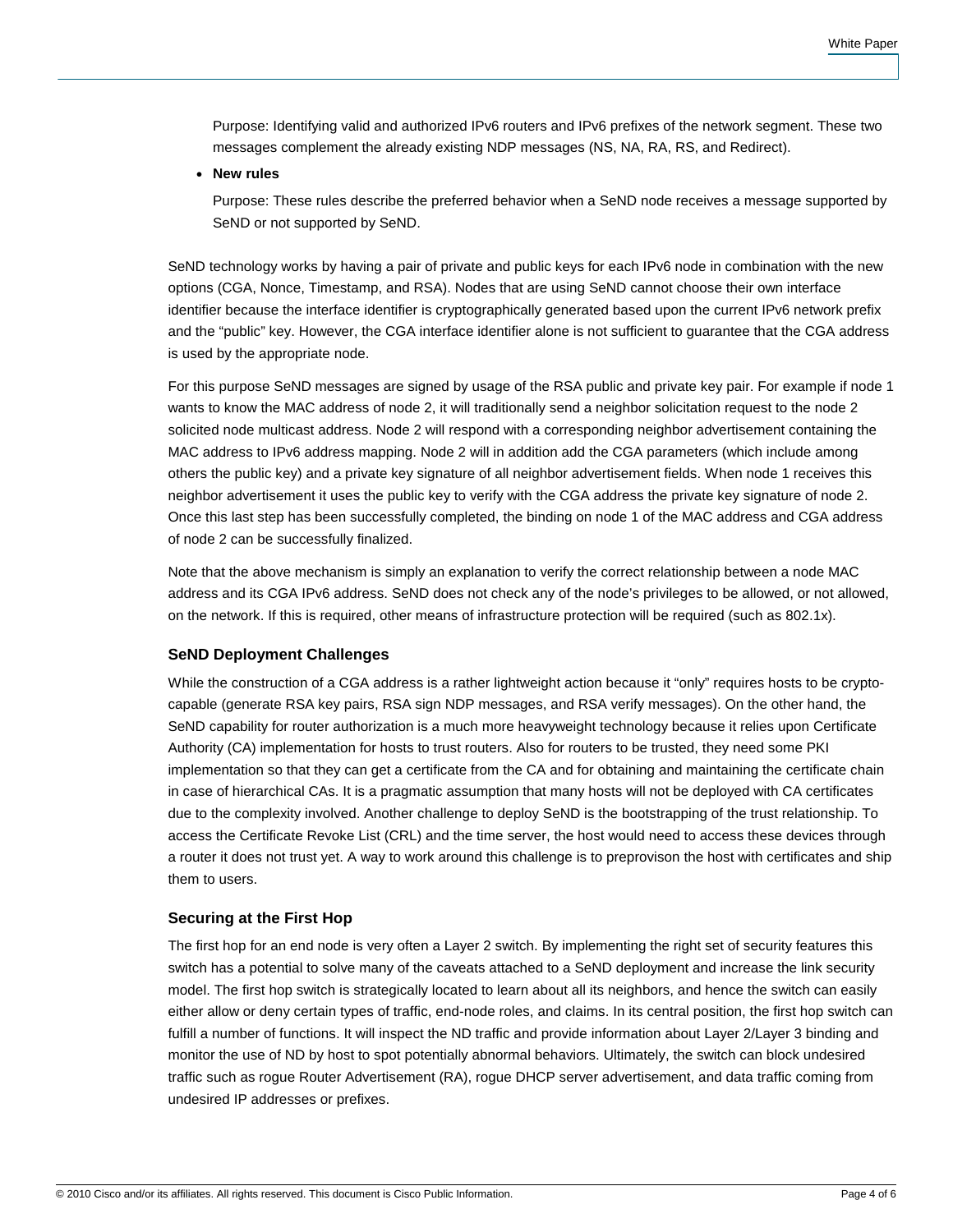# **Example of First Hop Security Configuration of Catalyst 6500, 4500 and 3750 Series**

When IPv6 is implemented on the LAN network, certain switch ports are known to have only traditional end-node user devices attached. It can be safely assumed that these end-node user devices will not serve as either a router or DHCPv6 server. It is strongly recommended that the switches be configured in such a way that both RAs and DHCPv6 server packets are filtered on these end-node user ports to protect the network link operations.

To achieve this goal the following port access control list (PACL) can be implemented:

```
ipv6 access-list ACCESS_PORT 
     remark Block all traffic DHCP server -> client 
     deny udp any eq 547 any eq 546 
     remark Block Router Advertisements 
     deny icmp any any router-advertisement 
     permit any any 
! 
interface gigabitethernet 1/0/1 
     switchport 
     ipv6 traffic-filter ACCESS_PORT in
```
PACLs have been available on the Catalyst 3750 Series since 12.2(46)SE, on the Catalyst 4500 Series since 12.2(54)SG, and on Catalyst 6500 Series since 12.2(33)SXI4.

On the Catalyst 6500 and 4500 Series a macro command creates the needed PACL to block RA:s

```
interface gigabitethernet 1/0/1 
    switchport 
    ipv6 nd raguard
```
# **Conclusion**

Securing the IPv6 link is a cooperative effort, and all protagonists should be involved. Experience proves, however, that the first hop switch is a key piece of this puzzle and certainly plays a central role in link security, just like it did for IPv4. Compared to IPv4, IPv6 offers a number of technologies, such as SeND, that make security more flexible to deploy and more efficient at catching malicious behavior, paving the way for more secure deployments.

While Cisco IOS<sup>®</sup> Software supports the full IPv6 SeND and CGA technologies, it is currently not universally implemented within the most common host operating systems. This makes it crucial for the first hop network components to take this limitation into account and secure the link operations by other means like simple PACL configuration.

# **For More Information**

- IPv6 Guard
	- IPv6 RA-Guard: <http://www.ietf.org/id/draft-ietf-v6ops-ra-guard-04.txt>
- IPv6 Rogue RA Problem Statement
	- Rogue IPv6 Router Advertisement Problem Statement:<http://tools.ietf.org/html/draft-ietf-v6ops-rogue-ra-00>
- Neighbor Discovery
	- RFC 2461: "Neighbor Discovery for IP Version 6 (IPv6)"
	- RFC 2462: "IPv6 Stateless Address Autoconfiguration"
- Trust Model and threats
	- RFC 3756: "IPv6 Neighbor Discovery (ND) Trust Models and Threats"